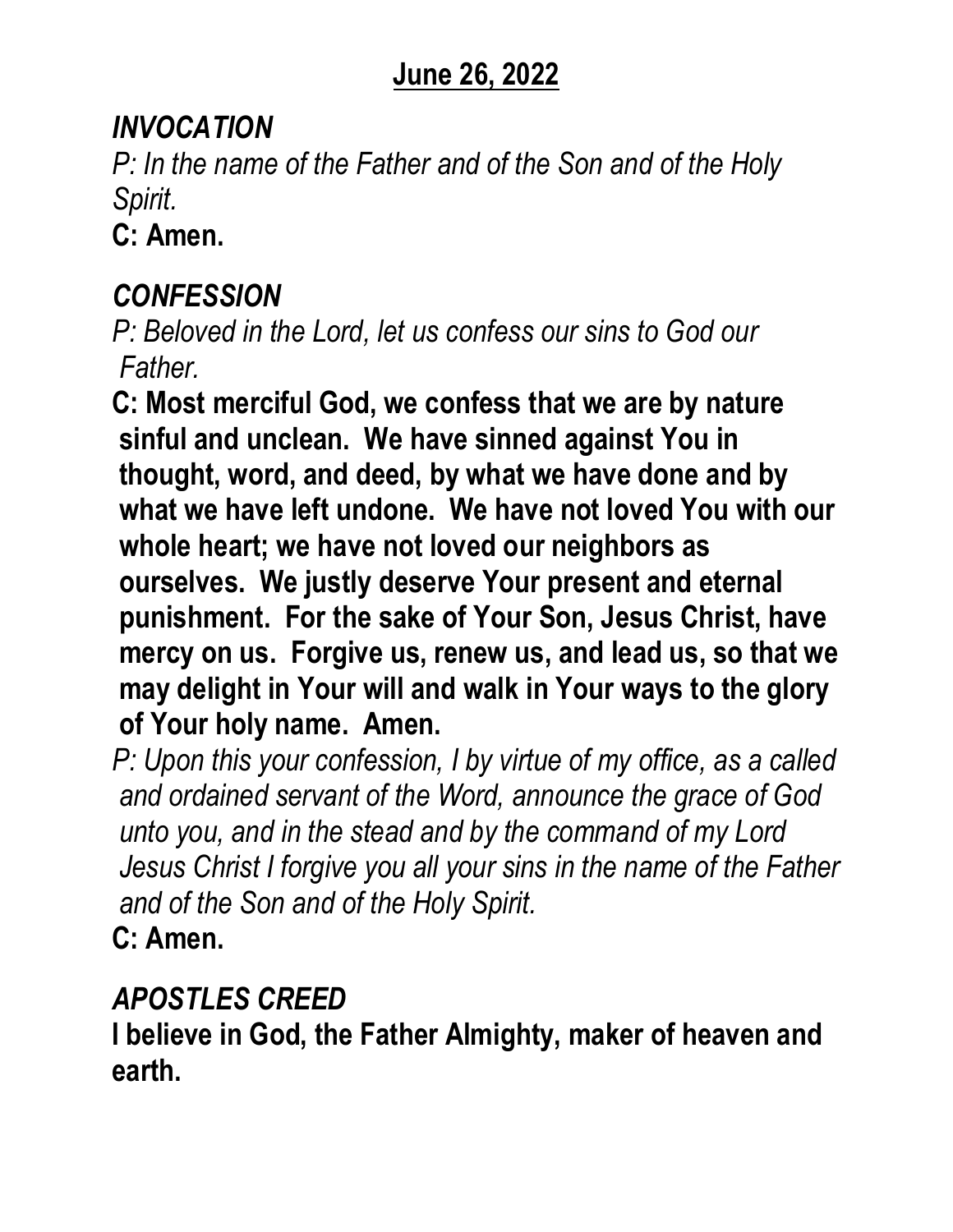**And in Jesus Christ, His only Son, our Lord, who was conceived by the Holy Spirit, born of the virgin Mary, suffered under Pontius Pilate, was crucified, died, and was buried. He descended into hell. The third day He rose again from the dead. He ascended into heaven and sits at the right hand of God the Father Almighty. From thence He will come to judge the living and the dead.**

**I believe in the Holy Spirit; the holy Christian Church, the communion of saints; the forgiveness of sins; the resurrection of the body; and the life everlasting. Amen.**

### *SCRIPTURE READING Luke 9:51-62*

When the days drew near for Him to be taken up, Jesus set His face to go to Jerusalem. And He sent messengers ahead of Him, who went and entered a village of the Samaritans, to make preparations for Him. But the people did not receive Him, because His face was set toward Jerusalem. And when His disciples James and John saw it, they said, "Lord, do You want us to tell fire to come down from heaven and consume them?" But He turned and rebuked them. And they went on to another village. As they were going along the road, someone said to Him, "I will follow You wherever You go." And Jesus said to him, "Foxes have holes, and birds of the air have nests, but the Son of Man has nowhere to lay His head." To another He said, "Follow Me." But he said, "Lord, let me first go and bury my father." And Jesus said to him, "Leave the dead to bury their own dead. But as for you, go and proclaim the kingdom of God." Yet another said, "I will follow You, Lord, but let me first say farewell to those at my home." Jesus said to him, "No one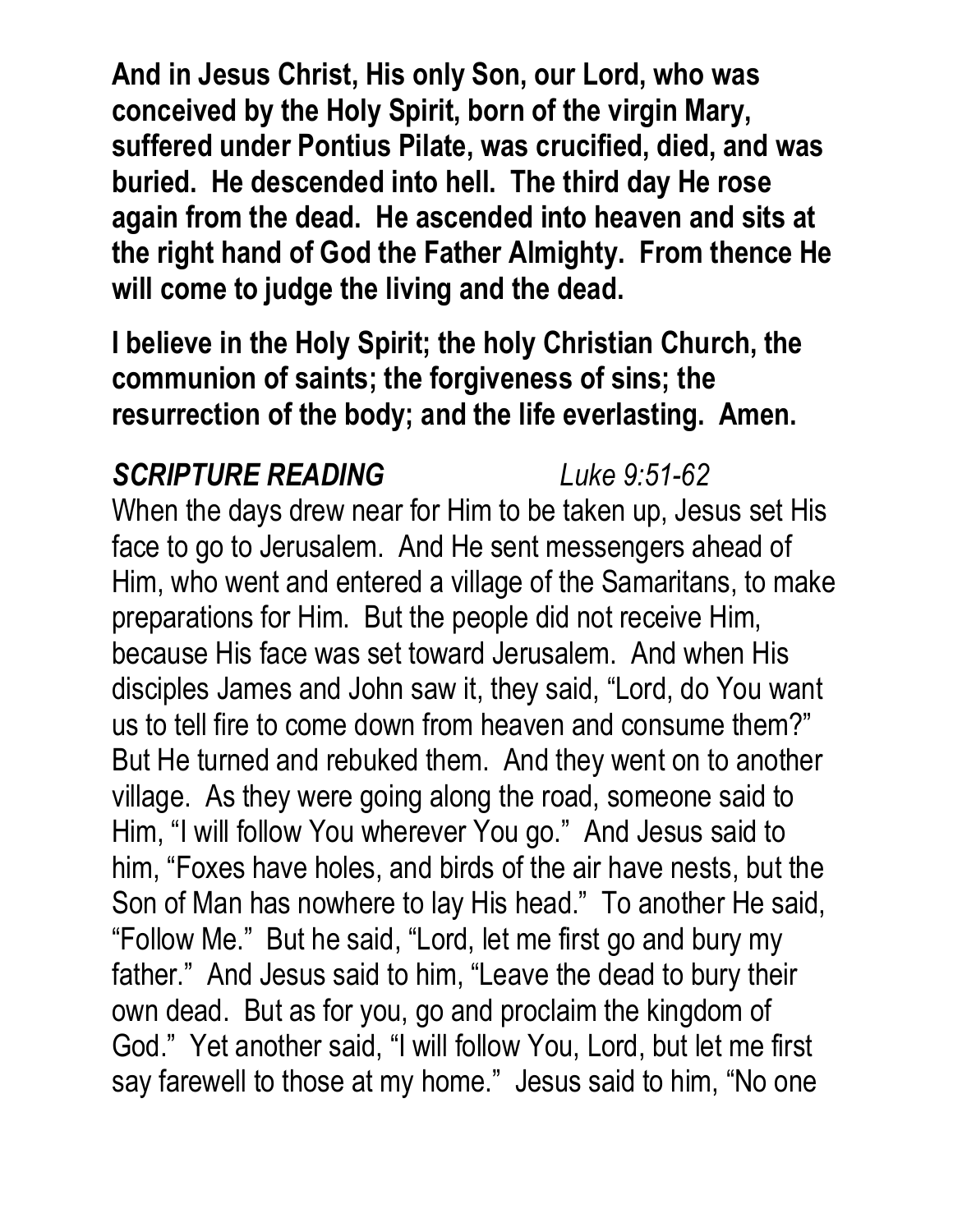who puts his hand to the plow and looks back is fit for the kingdom of God."

## *HYMN* **Christ Is Our Cornerstone**

**1 Christ is our cornerstone, On Him alone we build; With His true saints alone The courts of heav'n are filled. On His great love Our hopes we place Of present grace And joys above.**

**2 Here may we gain from heav'n The grace which we implore, And may that grace, once giv'n, Be with us evermore Until that day When all the blest To endless rest Are called away.**

**3 Oh, then, with hymns of praise These hallowed courts shall ring; Our voices we will raise The Three in One to sing And thus proclaim In joyful song,**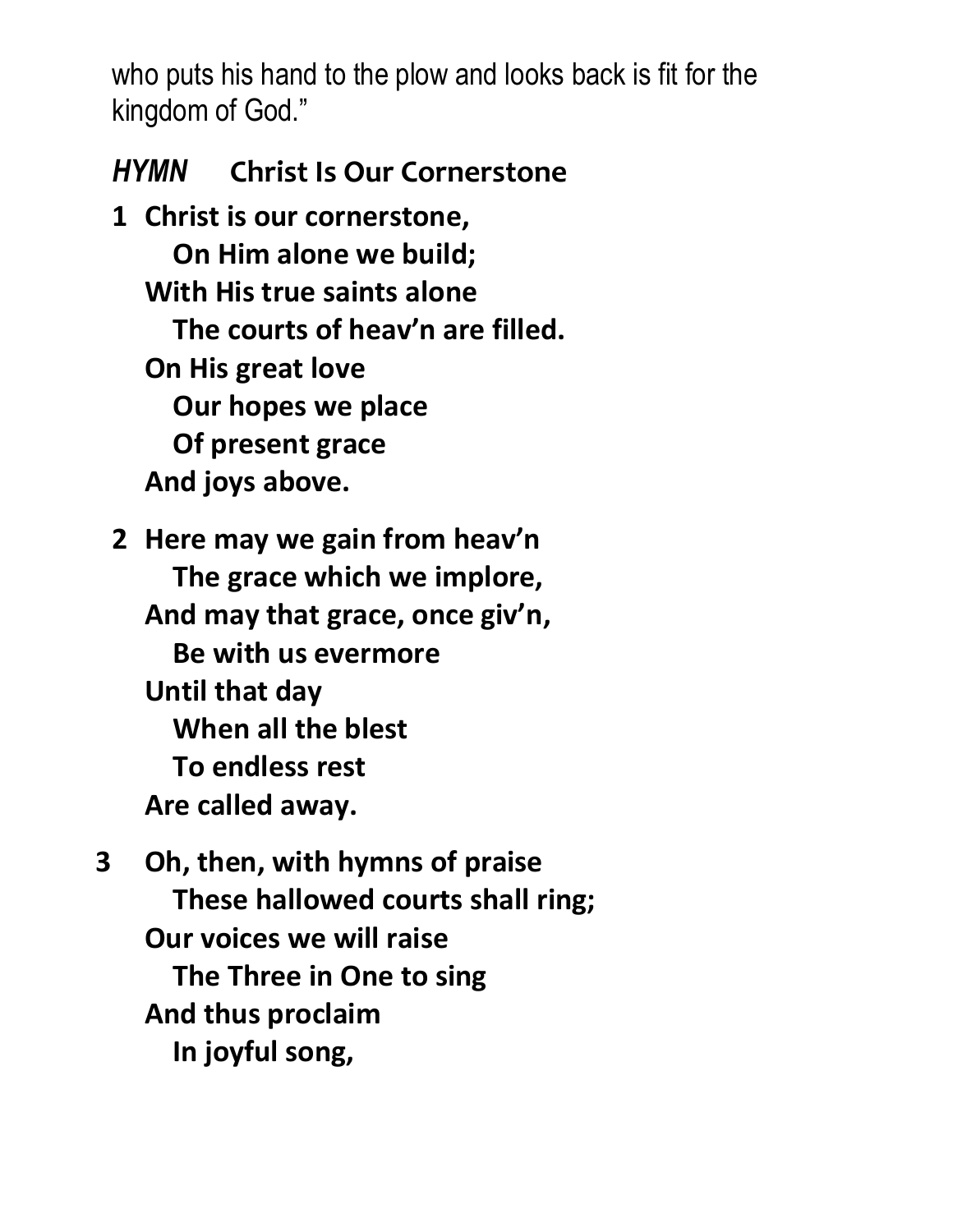## **Both loud and long, That glorious name.**

#### Text and tune: Public domain

# *SERMON*

## *PRAYERS*

# *THE LORD'S PRAYER*

**Our Father who art in heaven, hallowed be Thy name, Thy kingdom come, Thy will be done on earth as it is in heaven; give us this day our daily bread; and forgive us our trespasses as we forgive those who trespass against us; and lead us not into temptation, but deliver us from evil. For Thine is the kingdom and the power and the glory forever and ever. Amen.**

## *BENEDICTION*

*P: The Lord bless you and keep you. The Lord make His face shine upon you and be gracious to you. The Lord look upon you with favor and give you peace.*

**C: Amen**

## *HYMN* **Spread the Reign of God the Lord**

- **1 Spread the reign of God the Lord, Spoken, written, mighty Word; Ev'rywhere His creatures call To His heav'nly banquet hall.**
- **3 Tell of our Redeemer's grace, Who, to save our human race And to pay rebellion's price, Gave Himself as sacrifice.**